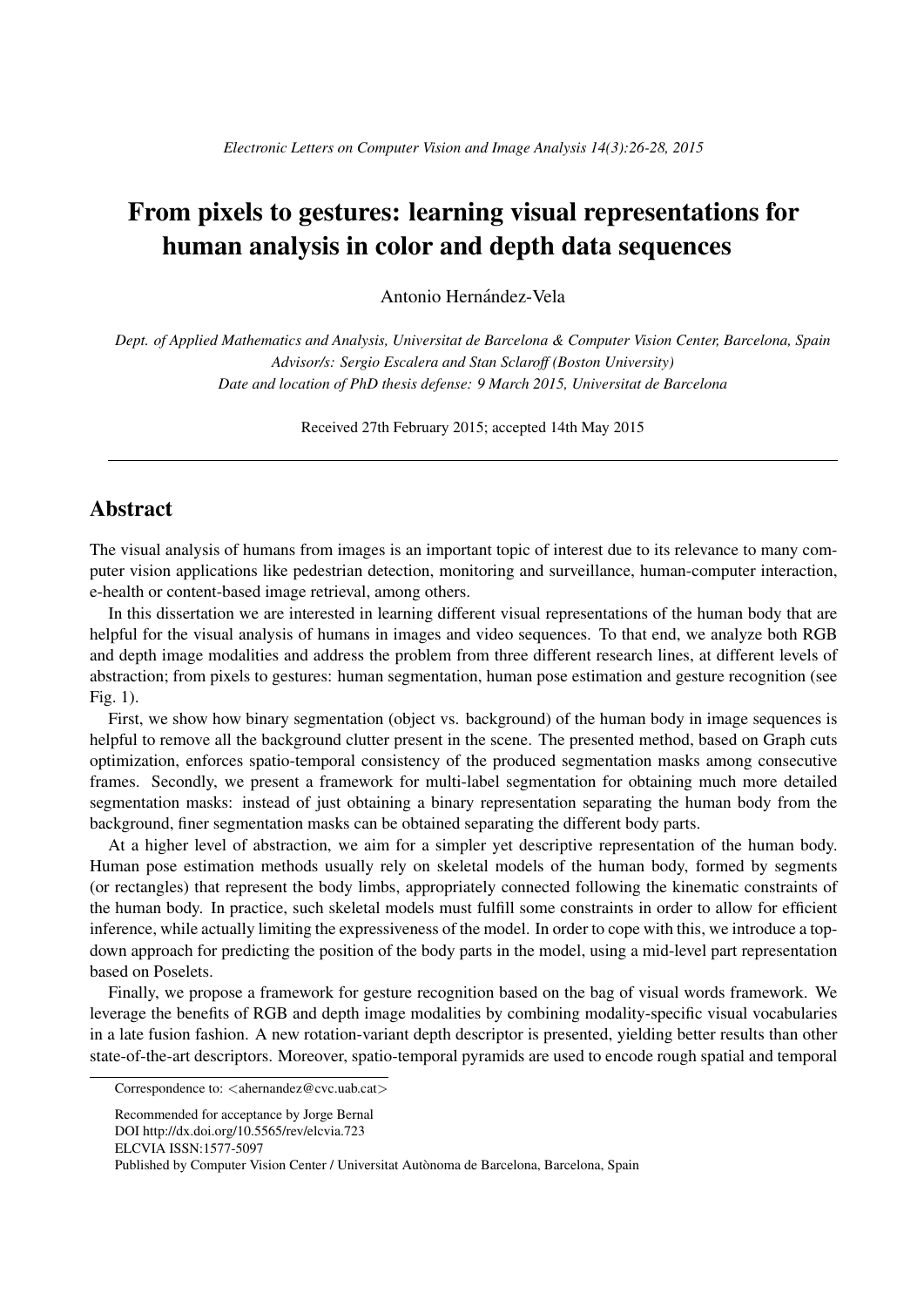

Figure 1: Different levels of abstraction for human analysis: Human segmentation, human pose estimation and gesture recognition.

structure. In addition, we present a probabilistic reformulation of Dynamic Time Warping for gesture segmentation in video sequences. A Gaussian-based probabilistic model of a gesture is learnt, implicitly encoding possible deformations in both spatial and time domains.

## References

- [1] A. Hernández-Vela, S. Sclaroff and S. Escalera. Poselet-based Contextual Rescoring for Human Pose Estimation via Pictorial Structures. *International Journal of Computer Vision*, 2014, Under review.
- [2] A. Hernández-Vela, S. Sclaroff and S. Escalera. Contextual Rescoring for Human Pose Estimation. In *British Machine Vision Conference*, 2014.
- [3] A. Hernández-Vela, M.A. Bautista, X. Pérez-Sala, V. Ponce-López, S. Escalera, X. Baró, O. Pujol and C. Angulo. Probability-based Dynamic Time Warping and Bag-of-Visual-and-Depth-Words for Human Gesture Recognition in RGB-D. *Pattern Recognition Letters*, 2013.
- [4] A. Hernández-Vela, M. Reyes, V.Ponce and S. Escalera. GrabCut-Based Human Segmentation in Video Sequences. *Sensors*, 2012.
- [5] A. Hernández-Vela, C. Gatta, S. Escalera, L. Igual, V. Martín-Yuste, M. Sabaté and P. Radeva. Accurate coronary centerline extraction, caliber estimation and catheter detection in angiographies, *IEEE Transactions on Information Technology in Biomedicine*, 2012.
- [6] A. Hernández-Vela, N. Zlateva, A. Marinov, M. Reyes, P. Radeva, D. Dimov and S. Escalera. Human Limb Segmentation in Depth Maps based on Spatio-Temporal Graph Cuts Optimization. *Journal of Ambient Intelligence and Smart Environments (JAISE)*, 2012.